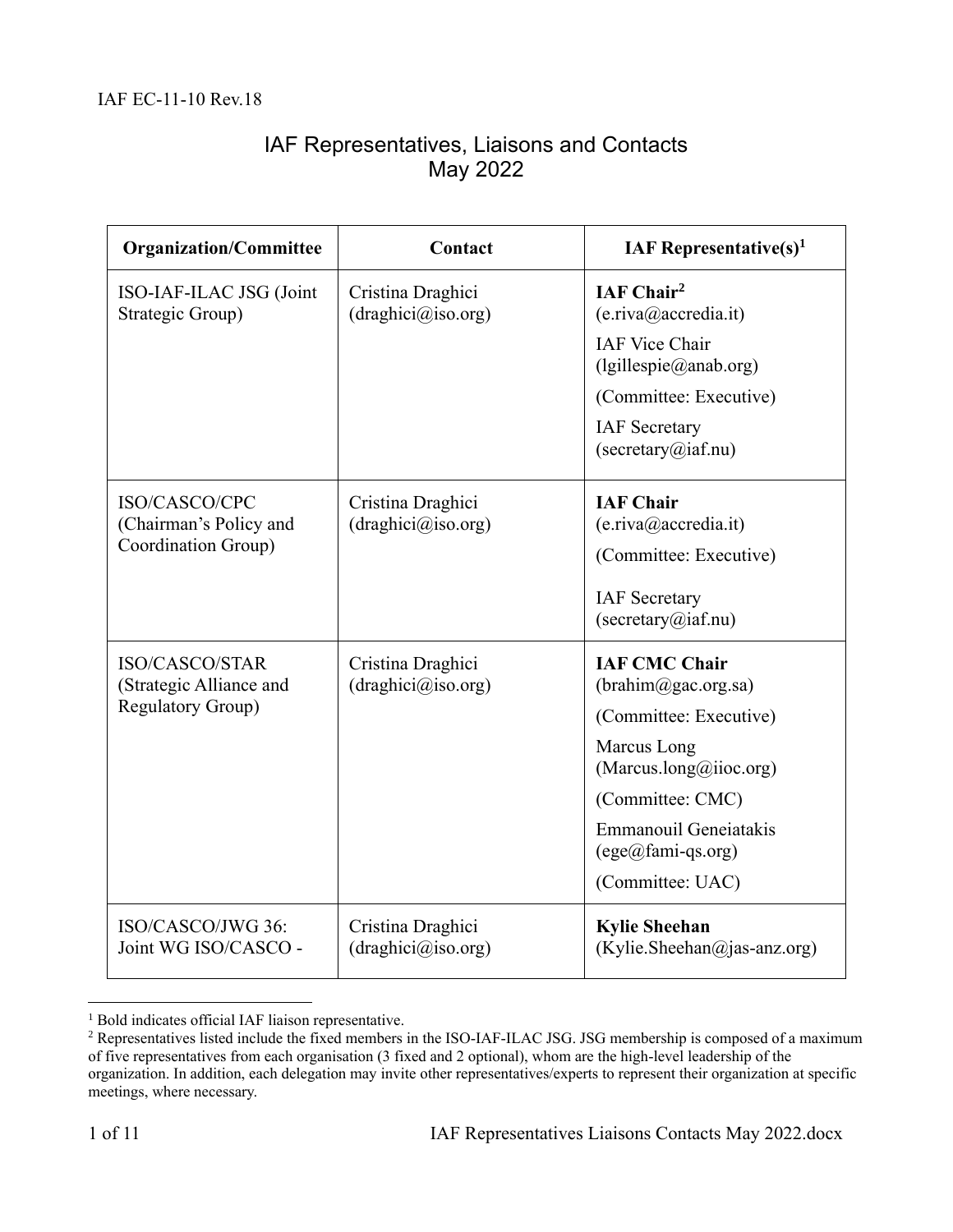| ISO/TC 34/SC 17: Food<br>safety Management<br>Systems-requirements for<br>bodies providing audit and<br>certification of food<br>management system |                                                                | (Committee: TC)                                                                                             |
|----------------------------------------------------------------------------------------------------------------------------------------------------|----------------------------------------------------------------|-------------------------------------------------------------------------------------------------------------|
| ISO/IEC JTC 1/SC 27/WG<br>1: Information security<br>management systems                                                                            | Krystyna Passia<br>$(k$ rystyna.passia $@$ din.de)             | <b>Takeshi Nonaka</b><br>$(nonaka\text{-}takes\text{-}h\overline{\omega}isms\text{-}ip)$<br>(Committee: TC) |
| ISO/IEC JTC 1/SC 40: IT<br>Service Management and<br><b>IT Governance</b>                                                                          | Suba Ananth<br>(suba.ananth@standards.org.<br>au)              | <b>Takeshi Nonaka</b><br>(nonaka-takeshi@isms.jp)<br>(Committee: TC)                                        |
| ISO/TC 34/SC 17:<br>Management systems for<br>food safety                                                                                          | Berit Behbahani<br>(bbe@ds.dk)                                 | <b>Kylie Sheehan</b><br>(Kylie.Sheehan@jas-anz.org)<br>(Committee: TC)                                      |
| ISO/TC 176: Quality<br>management and quality<br>assurance                                                                                         | <b>Melanie Pinatton</b><br>(Melanie.Pinatton@csagroup.<br>org) | <b>Sheronda Jeffries</b><br>(sjeffrie@cisco.com)<br>(Committee: UAC)                                        |
| ISO/TC 207/SC 1:<br>Environmental<br>management systems                                                                                            | Nele Zgavc<br>(nele. zgavc@bsigroup.com)                       | <b>Chikako Makino</b><br>(chikako.makino@jab.or.jp)<br>(Committee: TC)                                      |
| ISO/TC 207/SC 7:<br>Greenhouse gas<br>management and related<br>activities                                                                         | Met Liu<br>(liumei@cnis.gov.cn)                                | <b>Chikako Makino</b><br>(chikako.makino@jab.or.jp)<br>(Committee: TC)                                      |
| ISO/TC 207/SC 7/WG 6:<br>Joint TC 207/SC 7 -<br><b>CASCO WG: Verification</b><br>and validation of<br>environmental information                    | Met Liu<br>(liumei@cnis.gov.cn)                                | <b>Chikako Makino</b><br>(chikako.makino@jab.or.jp)<br>(Committee: TC)                                      |
| ISO/TC 301<br>Energy management and                                                                                                                | Jason Knopes<br>(jknopes@ansi.org)                             | <b>Chikako Makino</b><br>(chikako.makino@jab.or.jp)                                                         |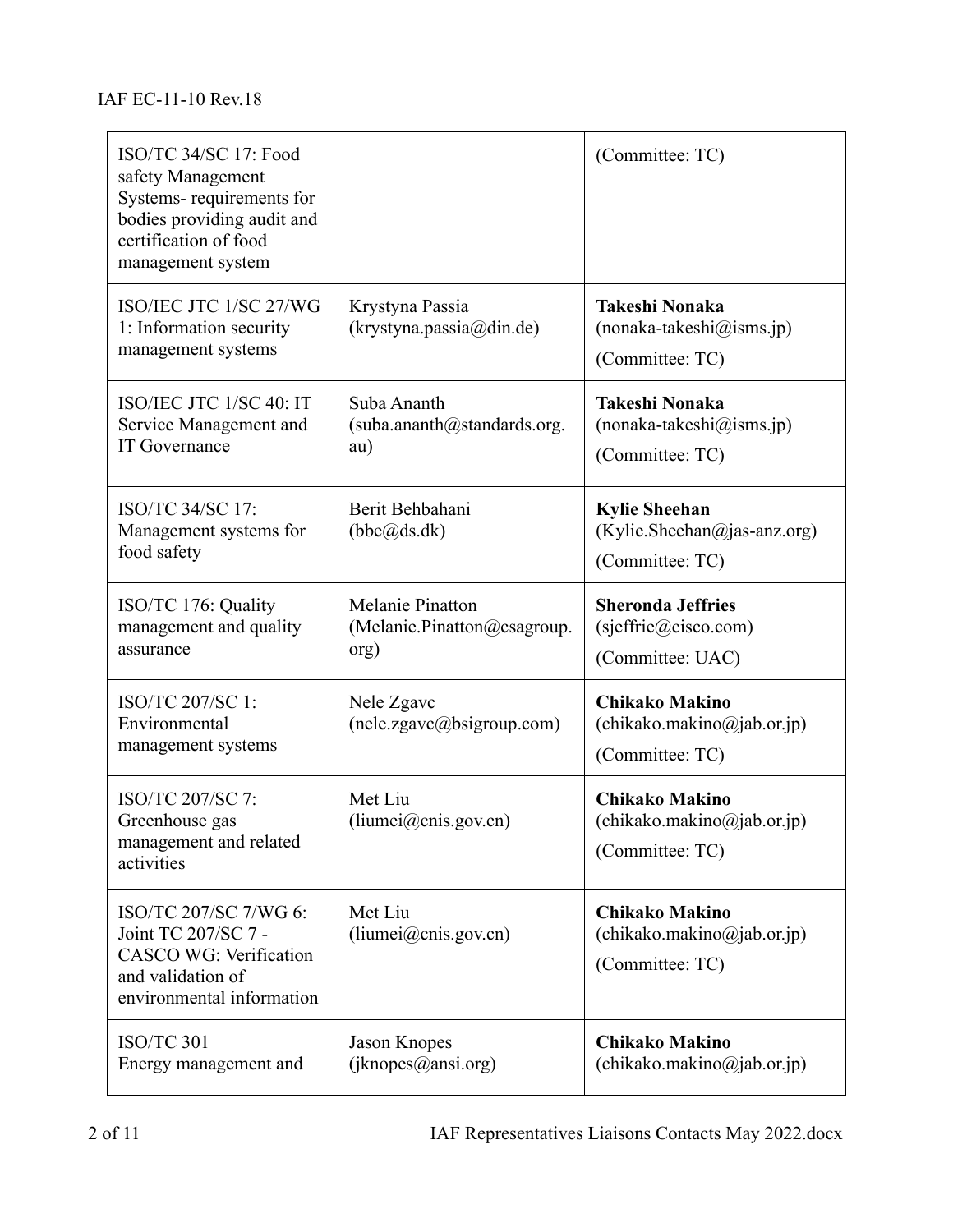| energy savings                                                                                                                                                                              |                                                            | (Committee: TC)                                                                                |  |
|---------------------------------------------------------------------------------------------------------------------------------------------------------------------------------------------|------------------------------------------------------------|------------------------------------------------------------------------------------------------|--|
| ISO/TC 283: Occupational<br>health and safety<br>management systems                                                                                                                         | <b>Charles Corrie</b><br>(charles.corrie@bsigroup.co<br>m) | Leonardo Omodeo-Zorini<br>(Leonardo.Omodeo.Zorini@dn<br>vgl.com)<br>(Committee: TC)            |  |
| ISO/CASCO/WG 56:<br>Revision of ISO/IEC Guide<br>60                                                                                                                                         | Cristina Draghici<br>(draghici@iso.org)                    | <b>Brahim Houla</b><br>(brahim@gac.org.sa)<br>(Committee:EC)                                   |  |
| TF Future of CASCO<br>Toolbox                                                                                                                                                               | Cristina Draghici<br>(draghici@iso.org)                    | <b>Kevin Belson</b><br>(Kevin.Belson@ukas.com)<br>(Committee: TC)                              |  |
| ISO/TC 176/SC 2/AHG 4                                                                                                                                                                       | <b>Charles Corrie</b><br>(charles.corrie@bsigroup.co<br>m) | <b>Sheronda Jeffries</b><br>(sjeffrie@cisco.com)<br>(Committee: TC)                            |  |
| ISO/CASCO/CPC TFG:<br><b>ISO Survey</b>                                                                                                                                                     | <b>Charles Corrie</b><br>(charles.corrie@bsigroup.co<br>m) | <b>DMC Chair</b><br>(Matt.Gantley@ukas.com)<br>(Committee: DMC)                                |  |
| ISO/CASCO/JWG 58:<br>Joint WG ISO/CASCO -<br>ISO/TC 232: ISO 21030<br>Requirements for bodies<br>providing audit and<br>certification of educational<br>organizations management<br>systems | Laurent Charlet<br>(CHAPTERLET@iso.org)                    | Victor Alan Avila Zuniga<br>(alan.avila@ema.org.mx)<br>(Committee: TC)                         |  |
| Codex Alimentarius                                                                                                                                                                          | Giuseppe Di Chiera<br>(Guiseppe.DiChiera<br>@fao.org)      | <b>Colin Christmas</b><br>(colin.christmas@eaglecertifica<br>tiongroup.com)<br>(Committee: TC) |  |
| <b>INetQI</b>                                                                                                                                                                               | Anna Koroleva                                              | <b>IAF Chair</b>                                                                               |  |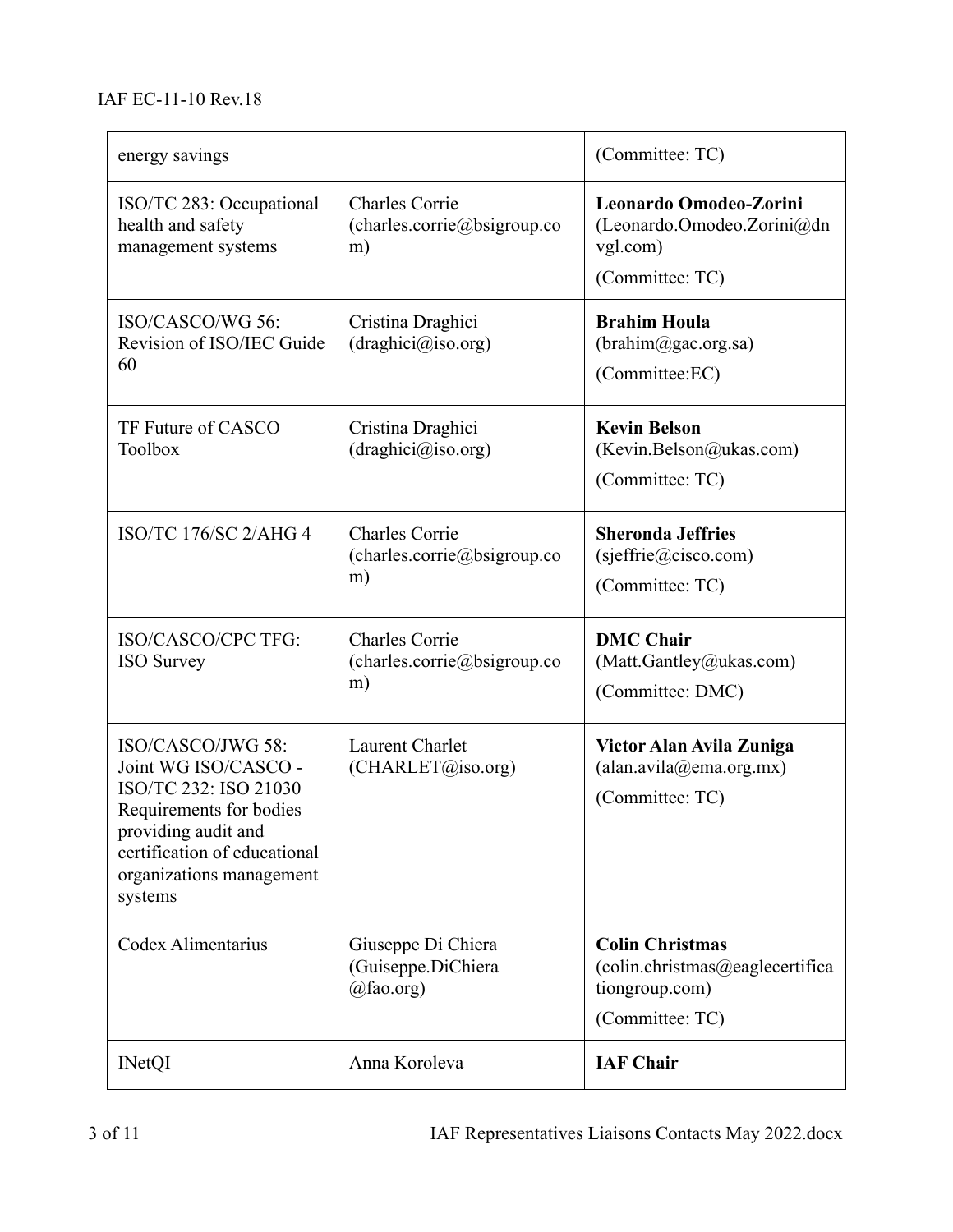|                                           | (KOROLEVA@iso.org)                                                        | (e.riva@accredia.it)<br>IAF DSC Chair<br>(cecheverria@acreditacion.gob.<br>ec)<br><b>IAF Vice Chair</b><br>(lgillespie@anab.org)<br><b>IAF</b> Secretary<br>$(\text{secretary}(\widehat{a})$ iaf.nu)                                                                                                                                                               |
|-------------------------------------------|---------------------------------------------------------------------------|--------------------------------------------------------------------------------------------------------------------------------------------------------------------------------------------------------------------------------------------------------------------------------------------------------------------------------------------------------------------|
|                                           |                                                                           | <b>IAF CMC Chair</b><br>(brahim@gac.org.sa)<br>(Committee: Executive)                                                                                                                                                                                                                                                                                              |
| <b>GFSI</b>                               | Marie-Claude Quentin<br>$(mc.$ quentin $@$ theconsumergo<br>odsforum.com) | <b>TBC</b><br>(Committee: TC)                                                                                                                                                                                                                                                                                                                                      |
| GLOBALG.A.P.                              | <b>Andras Fekete</b><br>(fekete@globalgap.org)                            | <b>TBC</b><br>(Committee: TC)                                                                                                                                                                                                                                                                                                                                      |
| <b>IAQG</b>                               | <b>Timothy Lee</b><br>(timothy.w. lee@boeing.com)                         | <b>Dale Gordon</b><br>$(d$ gordon $(a)$ anab.org)<br>(Committee: TC)                                                                                                                                                                                                                                                                                               |
| <b>IEC-IAF-ILAC Steering</b><br>Committee | <b>Wolfram Zeitz</b><br>(wze@iec.ch)                                      | <b>IAF Chair</b><br>$(e.\text{riva@accredia.it})$<br><b>IAF Vice Chair</b><br>(lgillespie@anab.org)<br>Paul Moliski<br>(paul.moliski@intertek.com)<br>IAF High Income ABs Director<br>(Peter.Kronvall@swedac.se)<br><b>IAF</b> Secretary<br>$(\text{secretary}(\widehat{a})$ iaf.nu)<br><b>Stephan Finke</b><br>(stephan.finke@dakks.de)<br>(Committee: Executive) |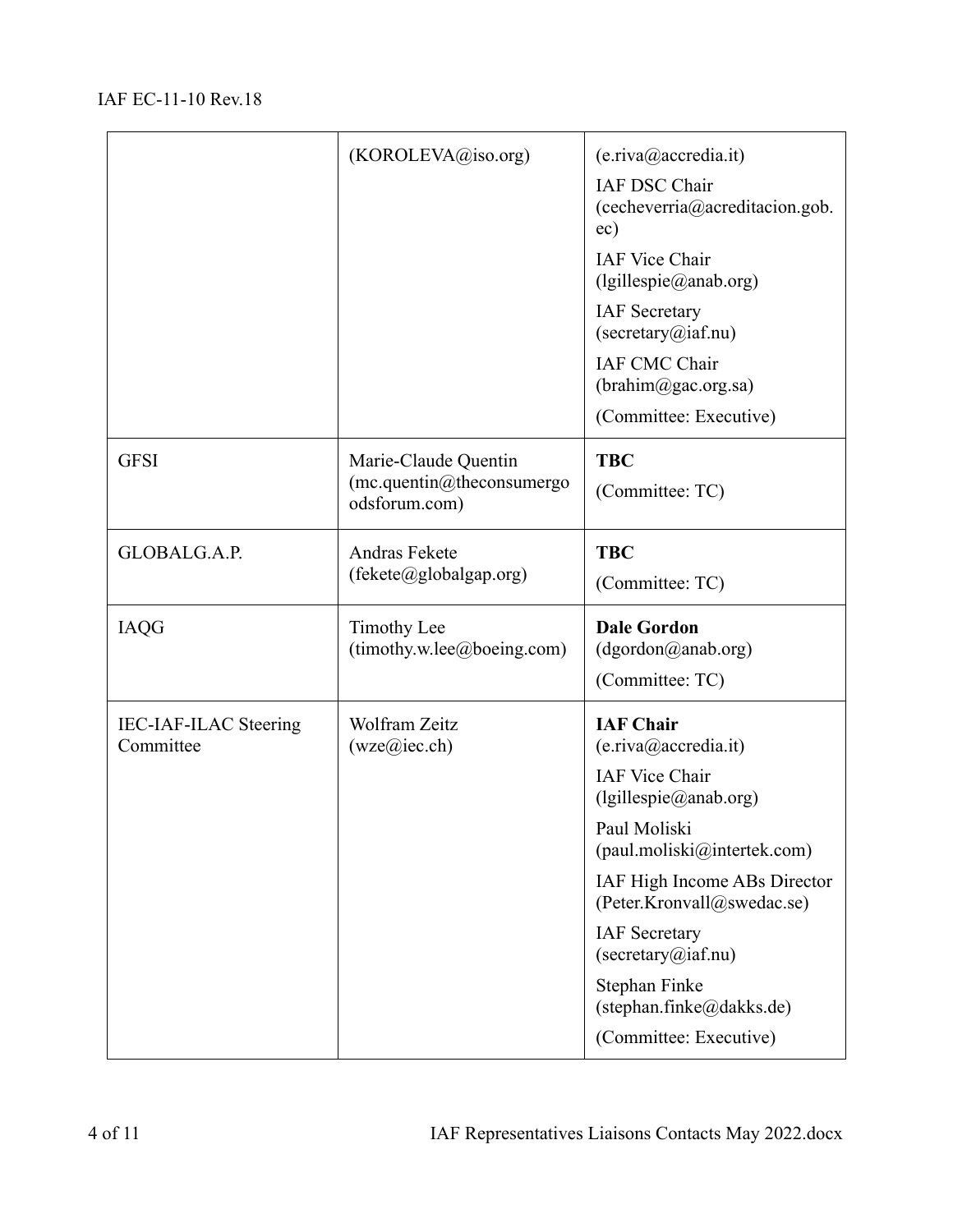| <b>ILAC</b>                                                                                                        | <b>IAF Chair</b><br><b>Etty Feller</b><br>$textphi(\hat{a})$ israc.gov.il)<br>(e.riva@accredia.it)<br>(Committee: Executive)                                      |                                                                                |
|--------------------------------------------------------------------------------------------------------------------|-------------------------------------------------------------------------------------------------------------------------------------------------------------------|--------------------------------------------------------------------------------|
| <b>IPC</b>                                                                                                         | <b>Anni Koubek</b><br>George Anastasopoulos<br>(ganas@ipcaweb.org)<br>(anni.koubek@qualityaustria.c)<br>om)<br>Tommy Lo<br>(info@hkica.org)<br>(Committee: CABAC) |                                                                                |
| <b>ITU</b>                                                                                                         | Denis Andreev<br>$(d$ enisandreev@itu.int)                                                                                                                        | <b>Kevin Belson</b><br>(Kevin.Belson@ukas.com)<br>(Committee: Joint Executive) |
| <b>OECD</b>                                                                                                        | Celine Kauffman<br>(Celine.KAUFFMANN@oec<br>$d.org$ )                                                                                                             | <b>IAF Vice Chair</b><br>(lgillespie@anab.org)<br>(Committee: Joint Executive) |
| IO Partnership WG1: More<br>agility for international<br>instruments                                               | <b>Caroline Nicholas</b><br>(caroline.nicholas@un.org)                                                                                                            | <b>Brahim Houla</b><br>(brahim@gac.org.sa)<br>(Committee: Executive)           |
| IO Partnership WG2:<br>Enhancing inclusiveness of<br>international rulemaking                                      | Rahima Guliyeva<br>(rahima.guliyeva@bipm.org)                                                                                                                     | Lori Gillespie<br>(lgillespie@anab.org)<br>(Committee: Executive)              |
| IO Partnership WG3:<br>Fostering impact<br>assessment with better<br>evaluation and<br>implementation capabilities | Maka Khvedelidze<br>(Maka.KHVEDELIDZE@wc<br>oomd.org)<br>Valentina Ferraro<br>(Valentina.FERRARO@wco<br>omd.org)                                                  | <b>Brahim Houla</b><br>(brahim@gac.org.sa)<br>(Committee: Executive)           |
| OIML                                                                                                               | Paul Dixon<br>(paul.dixon@oiml.org)                                                                                                                               | <b>André Barel</b><br>(Andre.barel@rva.nl)<br>(Committee: Joint Executive)     |
| <b>OIML-CS Management</b><br>Committee                                                                             | Paul Dixon<br>(paul.dixon@oiml.org)                                                                                                                               | <b>André Barel</b><br>(Andre.barel@rva.nl)                                     |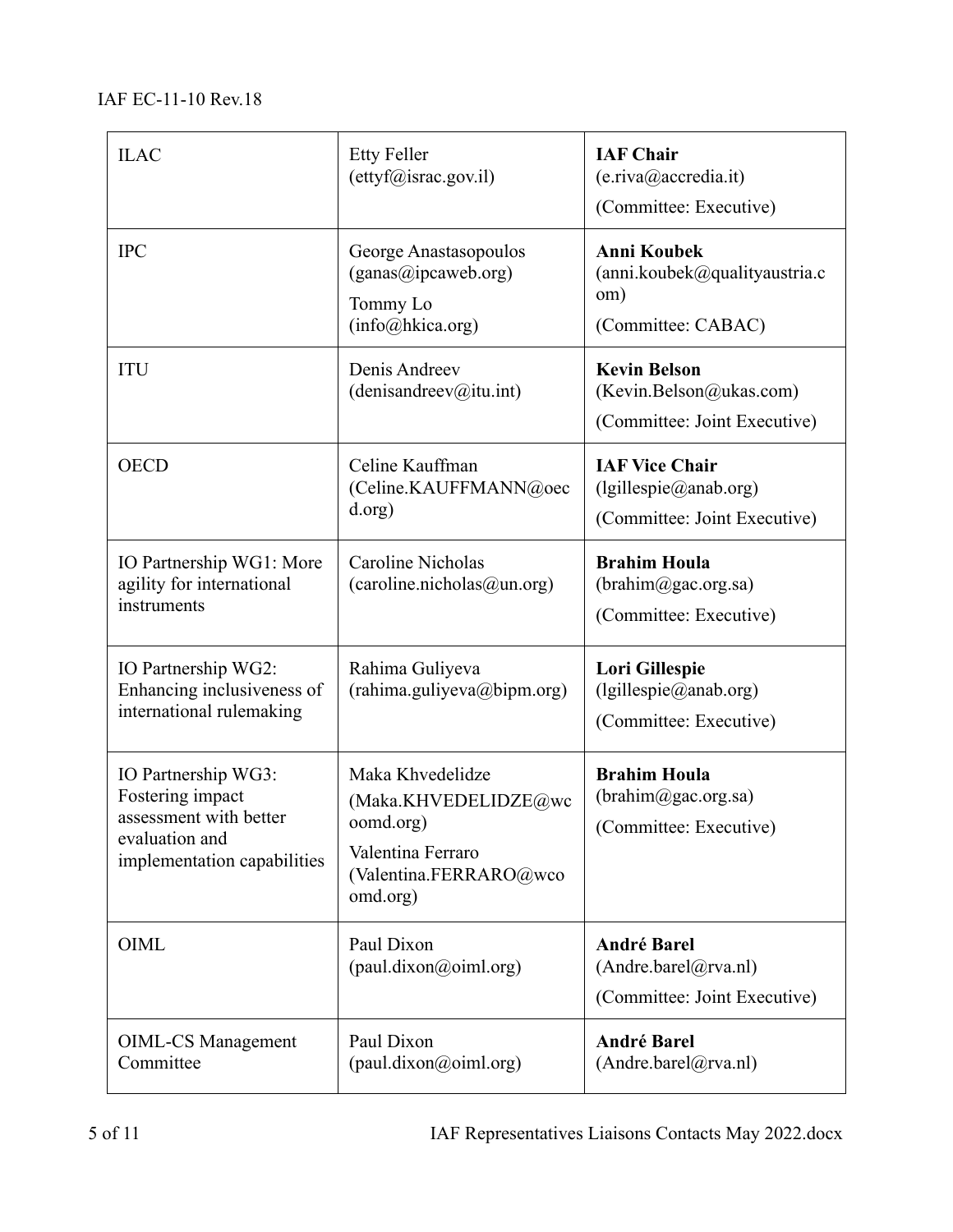|                                                                                                                                                                           |                                                                | Paul Moliski<br>(paul.moliski@intertek.com)<br>Shi Xinbo<br>(shixb@cnas.org.cn)                                                                                       |
|---------------------------------------------------------------------------------------------------------------------------------------------------------------------------|----------------------------------------------------------------|-----------------------------------------------------------------------------------------------------------------------------------------------------------------------|
| <b>PEFC</b>                                                                                                                                                               | Michael Berger<br>(michael.berger@pefc.org)                    | <b>Ann Howard</b><br>(ahoward@ansi.org)<br>(Committee: TC)                                                                                                            |
| <b>Forest Management</b><br><b>Certification Procedures</b><br>WG: Revision of Group<br><b>Forest Management</b><br>Certification-<br>Requirements (PEFC ST<br>1002:2010) | Michael Berger<br>(michael.berger@pefc.org)                    | <b>Angela Nickel</b><br>(angela.nickel@dakks.de)<br>(Committee: TC)                                                                                                   |
| <b>TIA</b>                                                                                                                                                                | Sheronda Jeffries<br>(sjeffrie@cisco.com)                      | Lori Gillespie<br>(lgillespie@anab.org)<br>(Committee: TC)                                                                                                            |
| <b>UNECE</b>                                                                                                                                                              | Tauno Kangur<br>(tauno.kangur@unece.org)                       | <b>Brahim Houla</b><br>(brahim@gac.org.sa)<br>(Committee: Executive)                                                                                                  |
| <b>UNFCCC</b>                                                                                                                                                             | Carlos Ruiz Garvia<br>(cruizgarvia@unfcc.int)                  | <b>Ann Howard</b><br>(aboutard@anab.org)<br>Chikako Makino<br>(chikako.makino@jab.or.jp)<br>Verónica García Malo<br>(vgarciamalo@frasoalliance.net<br>(Committee: TC) |
| <b>UNIDO</b>                                                                                                                                                              | Bernardo Calzadilla-<br>Sarmiento<br>(b. calzadilla@unido.org) | <b>Andrea Barroso Melo</b><br><b>Monteiro de Queiroz</b><br>$(and$ ream.melo $(a)$ gmail.com)<br>(Committee: Joint Executive)                                         |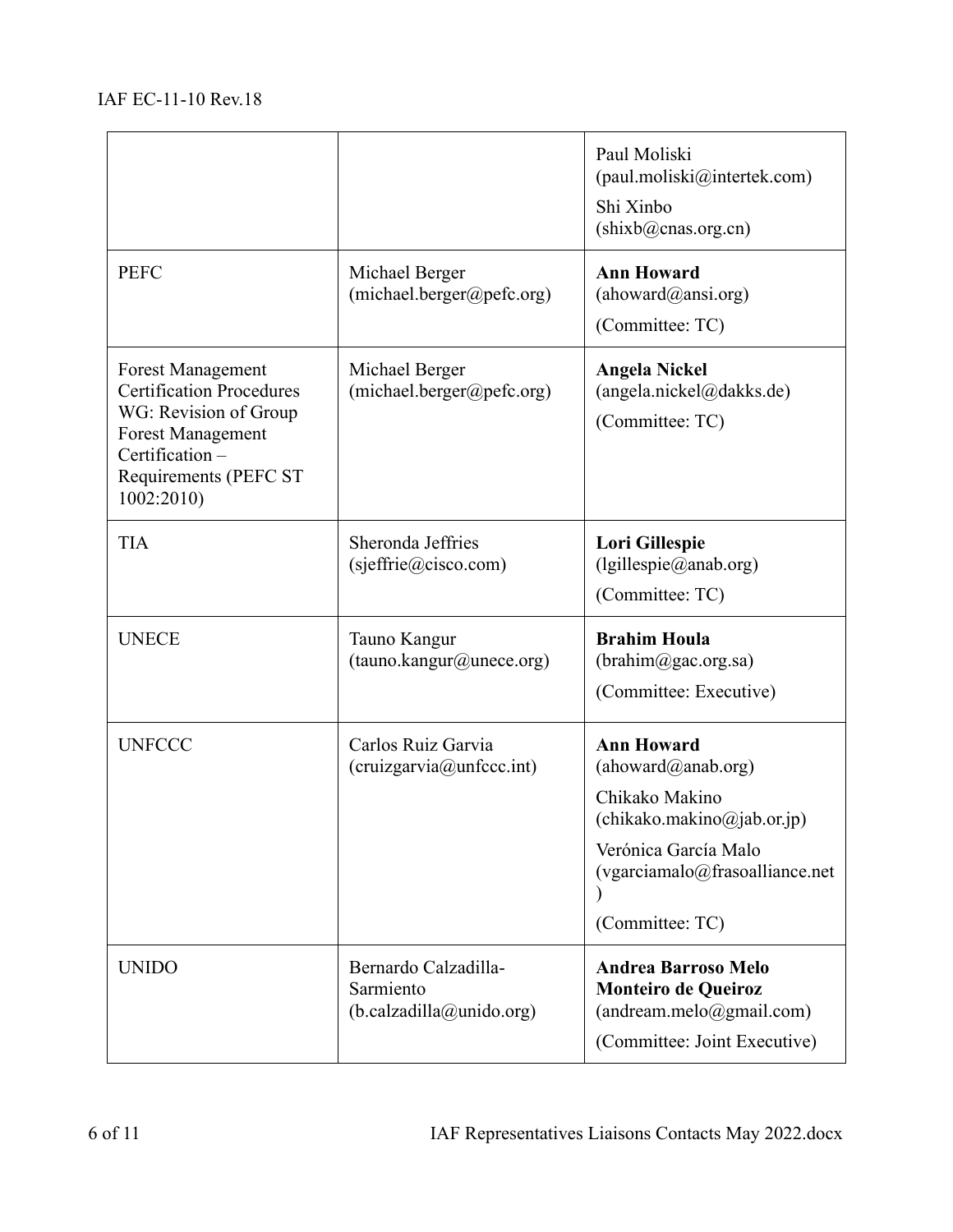| <b>WTO</b>     | Erik Wijkström<br>(crik.wijkstrom@wto.org)                                                  | <b>IAF Chair</b><br>$(e.\text{riva@accredia.it})$<br><b>IAF CMC Chair</b><br>(brahim@gac.org.sa)<br>(Committee: Joint Executive)                                                                                                                                                            |
|----------------|---------------------------------------------------------------------------------------------|---------------------------------------------------------------------------------------------------------------------------------------------------------------------------------------------------------------------------------------------------------------------------------------------|
| World Bank     | Dario Quaranta<br>(dquaranta@worldbank.org)<br>Mariem Malouche<br>(mmalouche@worldbank.org) | <b>Emanuele Riva</b><br>(exiva@accredia.it)<br><b>IAF DSC Chair</b><br>(cecheverria@acreditacion.gob.<br>ec)<br><b>IAF CMC Chair</b><br>(brahim@gac.org.sa)<br><b>IAF MLAC Chair</b><br>(Kylie.Sheehan@jas-anz.org)<br><b>IAF</b> Secretary<br>(secretary@iaf.nu)<br>(Committee: Executive) |
| <b>IATF</b>    | James Bruin<br>(james.bruin@iaob.org)                                                       | <b>Sheronda Jeffries</b><br>(sjeffrie@cisco.com)<br>(Committee: UAC)                                                                                                                                                                                                                        |
| <b>ICAO</b>    | Stelios Pesmajoglou<br>(SPesmajoglou@jcao.int)                                              | <b>Chikako Makino</b><br>(chikako.makino@jab.or.jp)<br>Ann Howard<br>(aboutard@anab.org)<br>(Committee: TC)                                                                                                                                                                                 |
| <b>FSSC</b>    | Aldin Hilbrands<br>(ahilbrands@fssc22000.com)                                               | <b>TBC</b><br>(Committee: TC)                                                                                                                                                                                                                                                               |
| <b>FAMI-QS</b> | Emmanouil Geneiatakis<br>$($ ege $($ afami-qs.org)                                          | <b>Kylie Sheehan</b><br>(Kylie.Sheehan@jas-anz.org)<br>(Committee: TC)                                                                                                                                                                                                                      |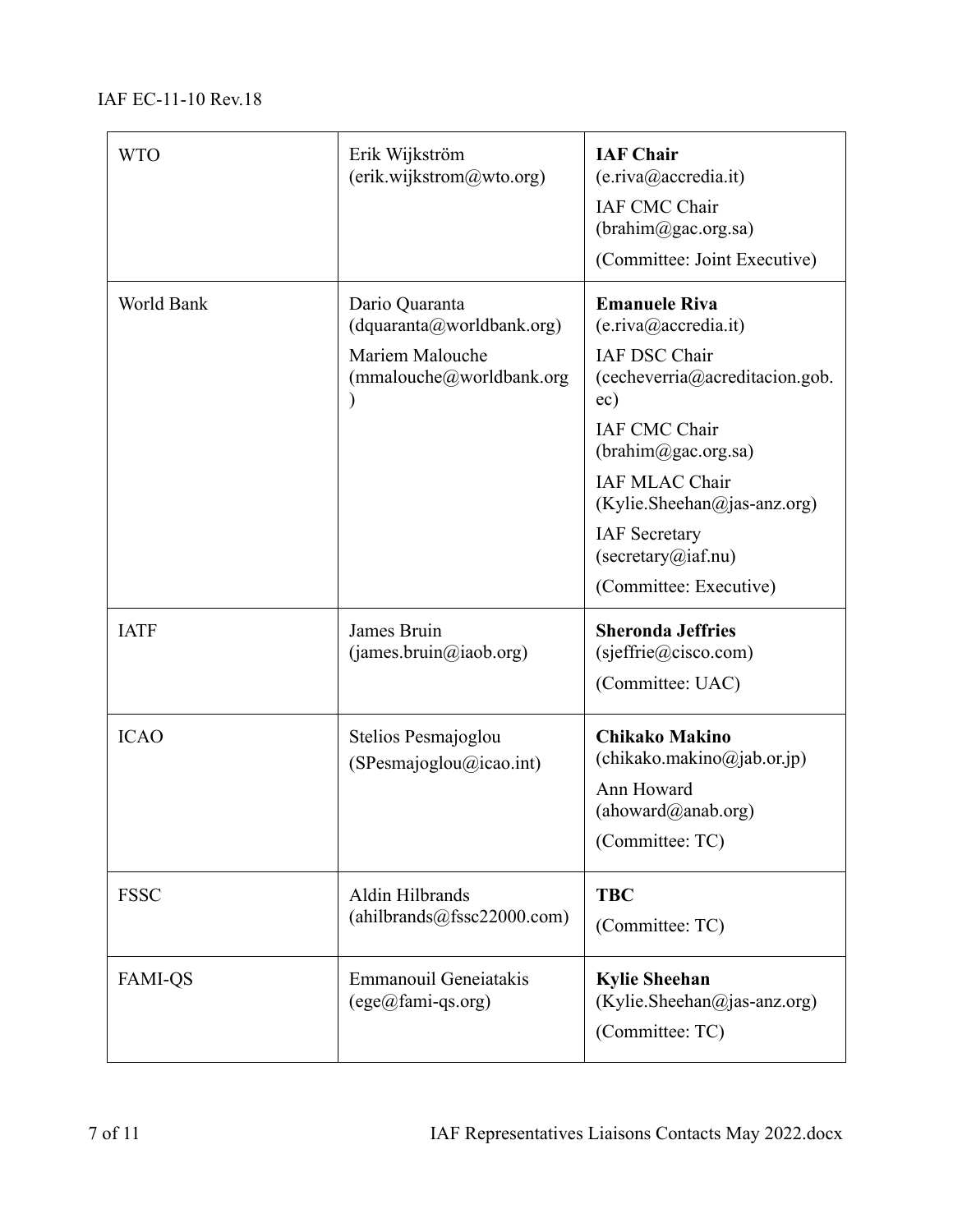| <b>IHAF</b> | Farah Ali Al Zarooni<br>(falzarooni@moiat.gov.ae) | <b>Emanuele Riva</b><br>$(e.\text{riva@accredia.it})$<br>(Committee: Executive) |
|-------------|---------------------------------------------------|---------------------------------------------------------------------------------|
| <b>UNDP</b> | Jeremy Nicholls<br>(ieremy.nicholls@undp.org)     | Chikako Makino<br>(chikako.makino@jab. or.jp)<br>(Committee: TC)                |

# Regional Representatives on IAF Main Committees

| <b>Region</b> | Committee   | <b>Regional Representative</b>                                                      |
|---------------|-------------|-------------------------------------------------------------------------------------|
| EA            | EC          | Maureen Logghe<br>(Maureen.Logghe@economie.f<br>gov.be)                             |
|               | <b>MLAC</b> | Maria Papatzikou<br>(papatzikou@esyd.gr)                                            |
|               | <b>TC</b>   | Kevin Belson<br>(Kevin.Belson@ukas.com)                                             |
|               | <b>CMC</b>  | <b>Amandine Combe</b><br>(amandine.combe@european-<br>accreditation.org)            |
|               | <b>DSC</b>  | <b>Andreas Steinhorst</b><br>$(and reas.steinhorst@european-$<br>accreditation.org) |
| <b>SADCA</b>  | EC          | Maureen P Mutasa<br>(maureen<br>mpmutasa@sadcas.org)                                |
|               | <b>MLAC</b> | Ron Josias<br>(ronj@sanas.co.za)                                                    |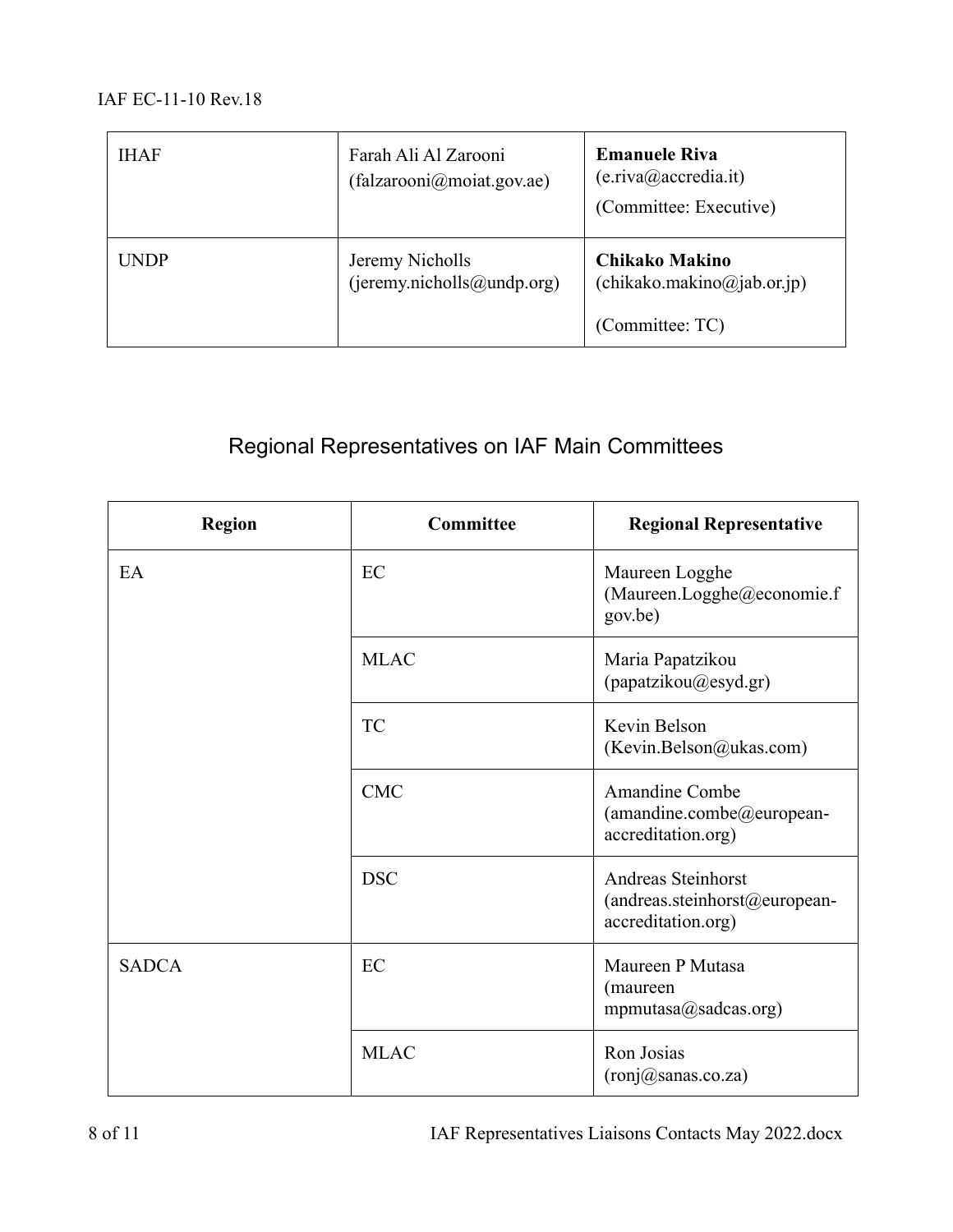|              | <b>TC</b>   | Letoke Mahlase<br>(LetokeM@sanas.co.za)                      |
|--------------|-------------|--------------------------------------------------------------|
|              | <b>CMC</b>  | <b>Edward Mmatli</b><br>(edmmatli@gmail.com)                 |
|              | <b>DSC</b>  | Letoke Mahlase<br>(LetokeM@sanas.co.za)                      |
| <b>APAC</b>  | EC          | Chang Kwei Fern<br>(chang kwei fern@enterprises<br>g.gov.sg) |
|              | <b>MLAC</b> | Bruce Li<br>(phli@taftw.org.tw)                              |
|              | <b>TC</b>   | Kathryn Lockyer<br>(kathryn.lockyer@jas-anz.org)             |
|              | <b>CMC</b>  | Aparna Dhawan<br>(cbccpc@apac-<br>accreditation.org)         |
|              | <b>DSC</b>  | <b>Brahim Houla</b><br>(brahim@gac.org.sa)                   |
| <b>AFRAC</b> | EC          | Hanie El Desouki<br>(hanyeldesouki@egac.gov.eg)              |
|              | <b>MLAC</b> | Maureen P Mutasa<br>(maureen<br>mpmutasa@sadcas.org)         |
|              | TC          | Hanie El Desouki<br>(hanyeldesouki@egac.gov.eg)              |
|              | <b>CMC</b>  | Lawrena Okoro<br>(l.okoro@ninas.ng)                          |
|              | <b>DSC</b>  | Mustapha Kumah<br>(Mtkumah04@yahoo.co.uk)                    |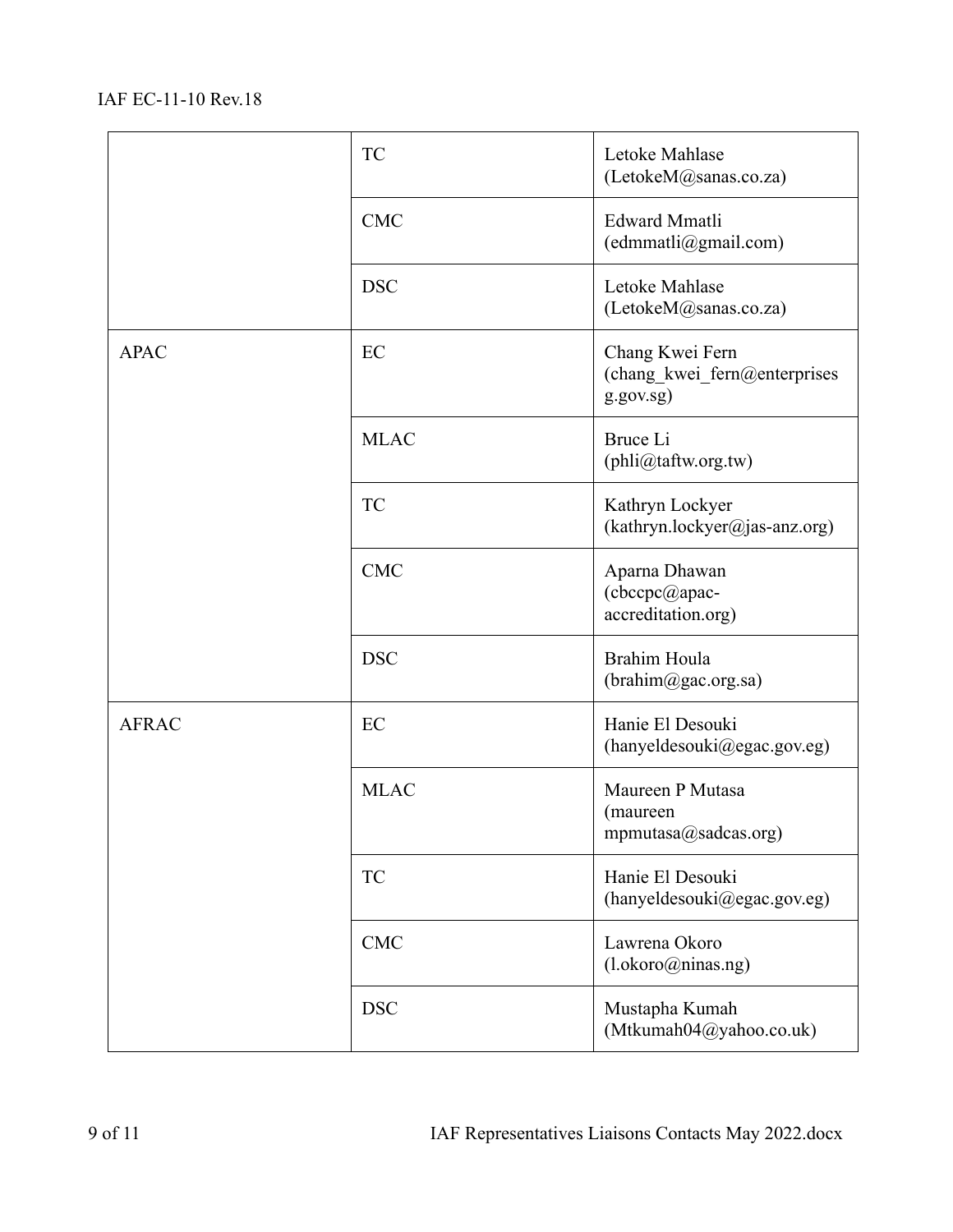| <b>ARAC</b> | EC          | Amina Ahmed Mohammed<br>(Amina.Ahmed@eiac.gov.ae)             |
|-------------|-------------|---------------------------------------------------------------|
|             | <b>MLAC</b> | Lana Marashdeh<br>(lana.marashdeh@jsmo.gov.jo)                |
|             | <b>TC</b>   | Mohammad Abdelmotagaly<br>(Mohammad.Motagaly@eiac.g<br>ov.ae) |
|             | <b>CMC</b>  | <b>Brahim Houla</b><br>(brahim@gac.org.sa)                    |
|             | <b>DSC</b>  | <b>Brahim Houla</b><br>(brahim@gac.org.sa)                    |
| <b>IAAC</b> | EC          | Liliane Somma<br>(lilianesomma@yahoo.es)                      |
|             | <b>MLAC</b> | Ferney Chaparro<br>(tecsecretariat@iaac.org.mx)               |
|             | <b>TC</b>   | Tina Garner<br>$(tgarner(\hat{\omega})$ anab.org)             |
|             | <b>CMC</b>  | Cheryl Morton<br>(cmorton@aiha.org;<br>mortonco@gmail.com)    |
|             | <b>DSC</b>  | Liliane Somma<br>(lilianesomma@yahoo.es)                      |

## ISO/CASCO Working Groups in Maintenance

| <b>Organization/Committee</b> | Contact           | <b>IAF Maintenance Representative(s)</b> |
|-------------------------------|-------------------|------------------------------------------|
| ISO/CASCO/WG 29:              | Cristina Draghici | <b>Paul Moliski</b>                      |